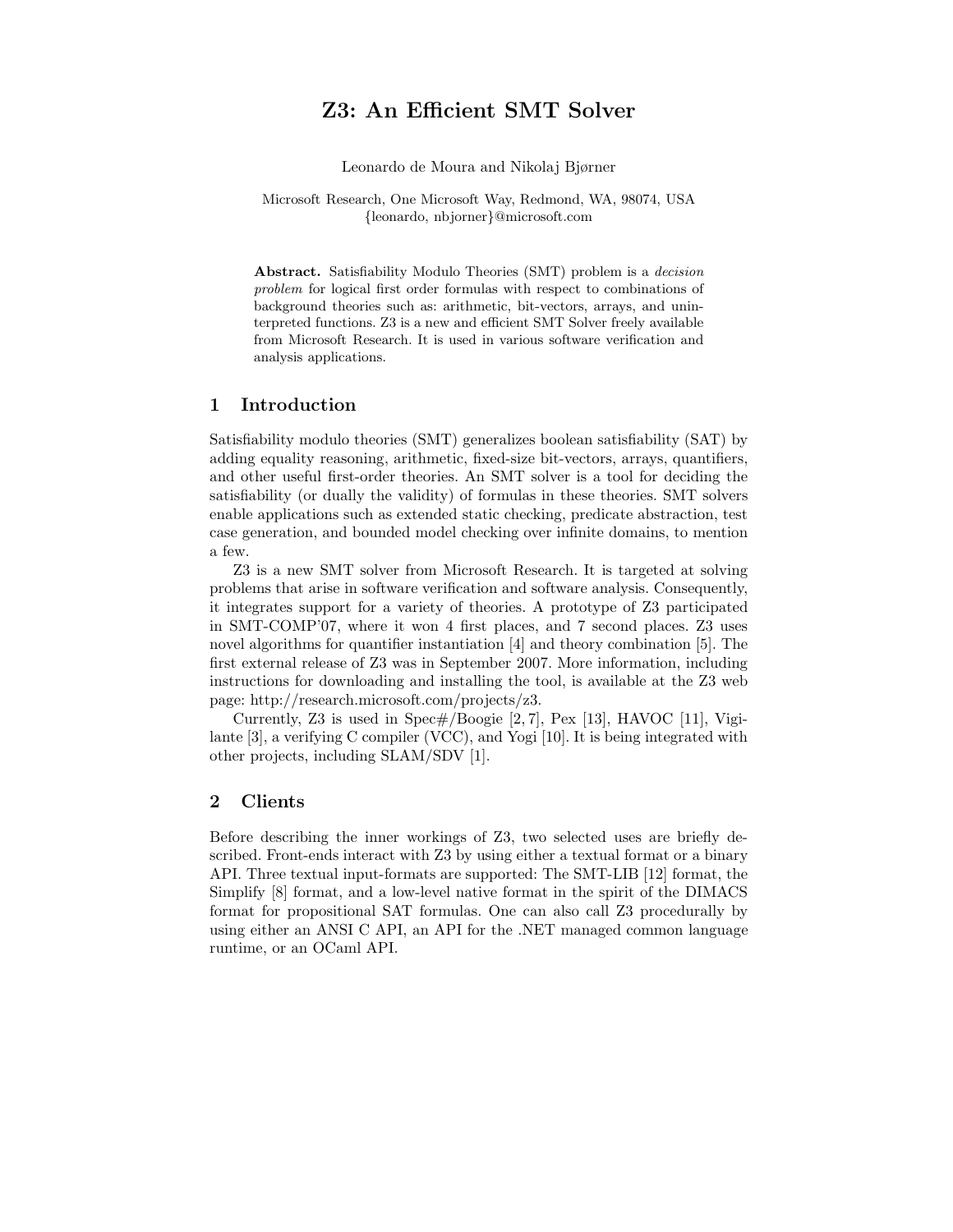**Spec#/Boogie** generates logical verification conditions from a Spec# program (an extension of  $C#$ ). Internally, it uses Z3 to analyze the verification conditions, to prove the correctness of programs, or to find errors on them. The formulas produced by Spec#/Boogie contain universal quantifiers, and also use linear integer arithmetic. Spec $#$  replaced the Simplify theorem prover by Z3 as the default reasoning engine in May 2007, resulting in substantial performance improvements during theorem proving.

Pex (Program EXploration) is an intelligent assistant to the programmer. By automatically generating unit tests, it allows to find bugs early. In addition, it suggests to the programmer how to fix the bugs. Pex learns the program behavior from the execution traces, and Z3 is used to produce new test cases with different behavior. The result is a minimal test suite with maximal code coverage. The formulas produced by Pex contains fixed-sized bit-vectors, tuples, arrays, and quantifiers.

# 3 System Architecture

Z3 integrates a modern DPLL-based SAT solver, a core theory solver that handles equalities and uninterpreted functions, satellite solvers (for arithmetic, arrays, etc.), and an E-matching abstract machine (for quantifiers). Z3 is implemented in  $C++$ . A schematic overview of Z3 is shown in the following figure.

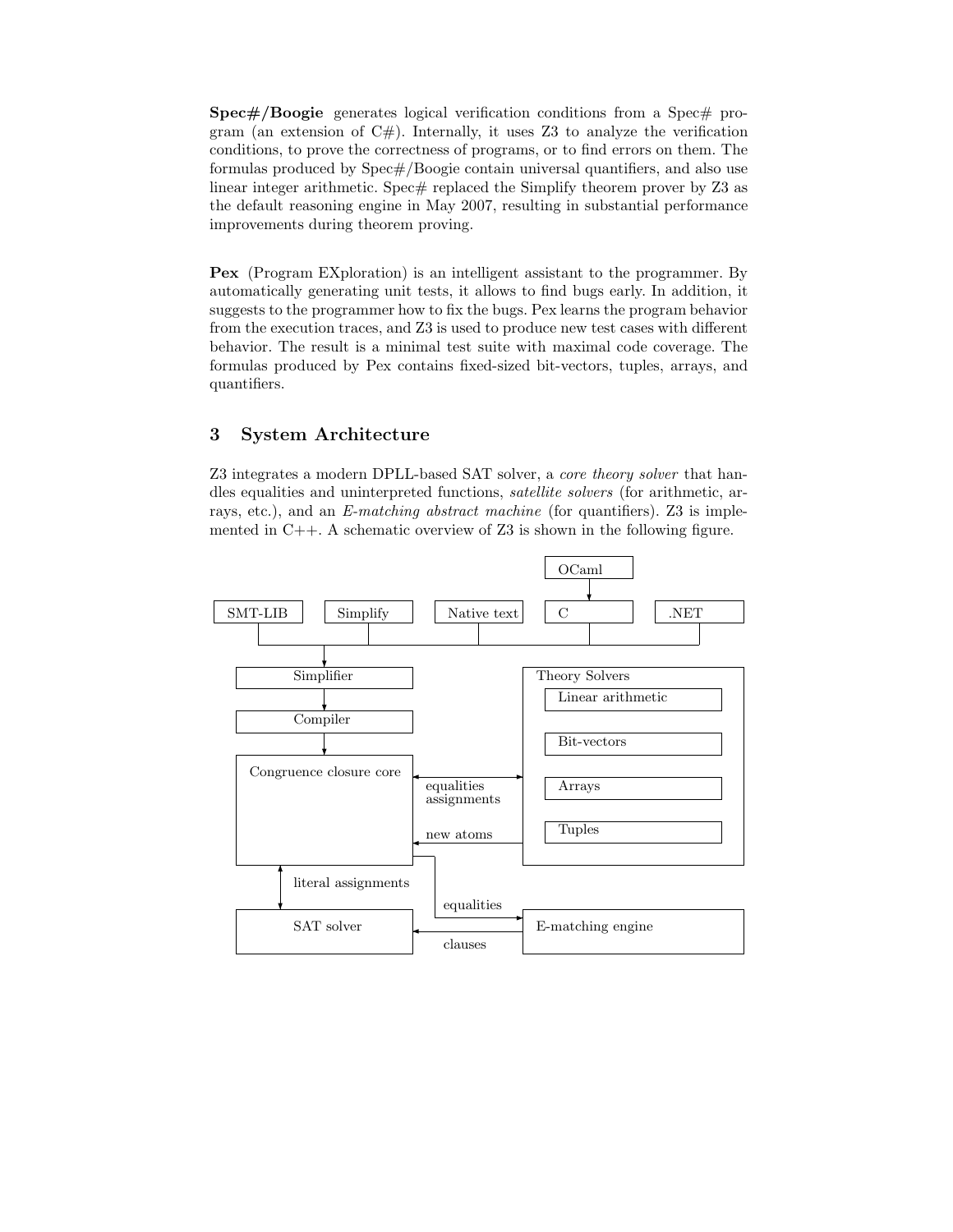Simplifier Input formulas are first processed using an incomplete, but efficient simplification. The simplifier applies standard algebraic reduction rules, such as  $p \wedge \text{true} \mapsto p$ , but also performs limited contextual simplification, as it identifies equational definitions within a context and reduces the remaining formula using the definition, so for instance  $x = 4 \wedge q(x) \mapsto x = 4 \wedge q(4)$ . The trivially satisfiable conjunct  $x = 4$  is not compiled into the core, but kept aside in the case the client requires a model to evaluate x.

Compiler The simplified abstract syntax tree representation of the formula is converted into a different data-structure comprising of a set of clauses and congruence-closure nodes.

Congruence Closure Core The congruence closure core receives truth assignments to atoms from the SAT solver. Atoms range over equalities and theory specific atomic formulas, such as arithmetical inequalities. Equalities asserted by the SAT solver are propagated by the congruence closure core using a data structure that we will call an E-graph following [8]. Nodes in the E-graph may point to one or more theory solvers. When two nodes are merged, the set of theory solver references are merged, and the merge is propagated as an equality to the theory solvers in the intersection of the two sets of solver references. The core also propagates the effects of the theory solvers, such as inferred equalities that are produced and atoms assigned to true or false. The theory solvers may also produce fresh atoms in the case of non-convex theories. These atoms are subsequently owned and assigned by the SAT solver.

Theory Combination: Traditional methods for combining theory solvers rely on capabilities of the solvers to produce all implied equalities or a pre-processing step that introduces additional literals into the search space. Z3 uses a new theory combination method that incrementally reconciles models maintained by each theory [5].

SAT Solver Boolean case splits are controlled using a state-of-the art SAT solver. The SAT solver integrates standard search pruning methods, such as two-watch literals for efficient Boolean constraint propagation, lemma learning using conflict clauses, phase caching for guiding case splits, and performs nonchronological backtracking.

Deleting clauses: Quantifier instantiation has a side-effect of producing new clauses containing new atoms into the search space. Z3 garbage collects clauses, together with their atoms and terms, that were useless in closing branches. Conflict clauses, and literals used in them, are on the other hand not deleted, so quantifier instantiations that were useful in producing conflicts are retained as a side-effect.

Relevancy propagation: DPLL(T) based solvers assign a Boolean value to potentially all atoms appearing in a goal. In practice, several of these atoms are don't cares. Z3 ignores these atoms for expensive theories, such as bit-vectors, and inference rules, such as quantifier instantiation. The algorithm used for discriminating relevant atoms from don't cares is described in [6].

Quantifier instantiation using E-matching Z3 uses a well known approach for quantifier reasoning that works over an E-graph to instantiate quantified vari